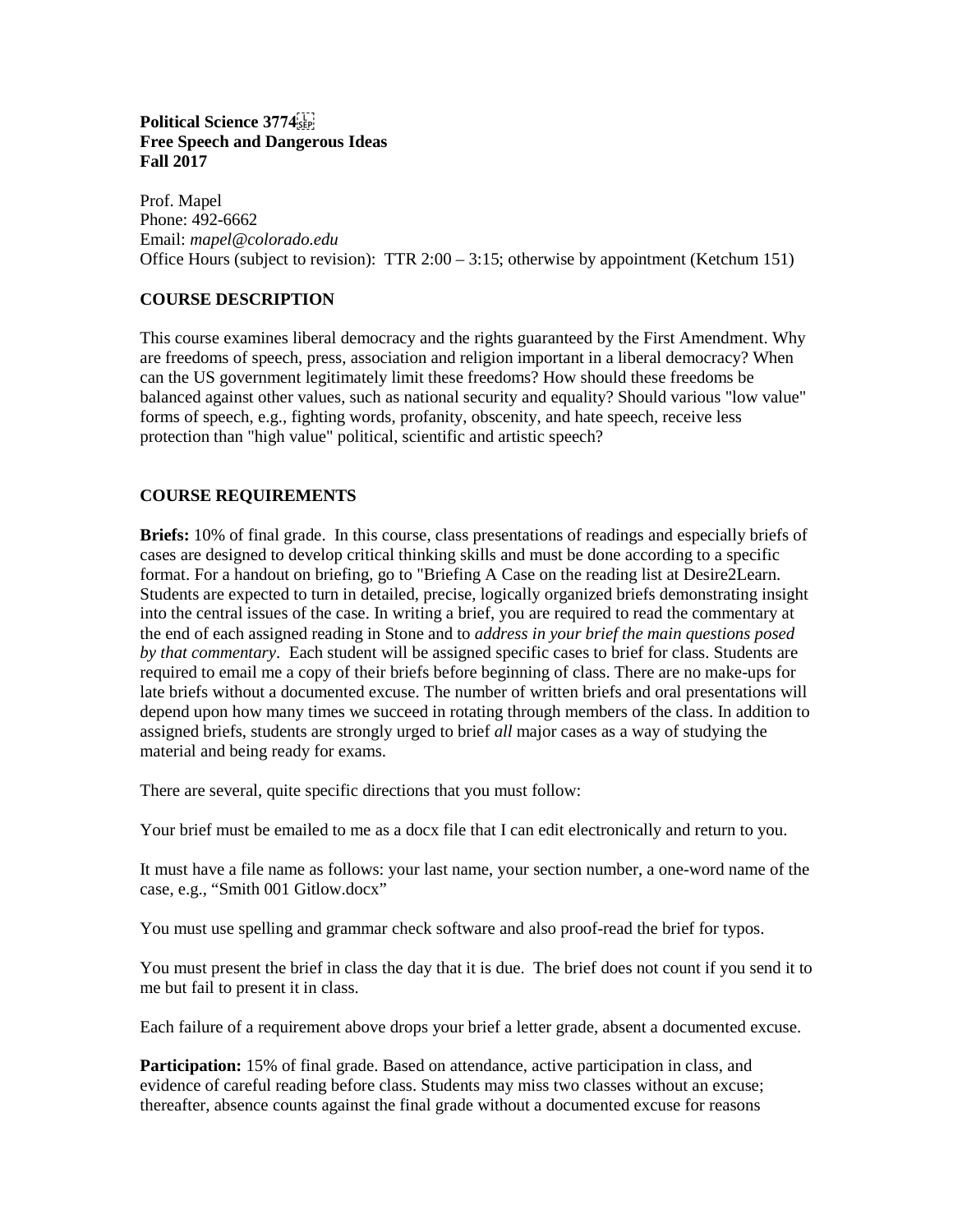recognized by the University. Students who attend regularly but participate seldom can expect to receive a below average grade, i.e., a "D" for this part of the course. Those who do not attend regularly will fail this part of the course, and you must pass all parts in order to pass the course itself.

**Two Midterm Exams:** 25% each of final grade.

**Final exam:** 25% of final grade

Quizzes will also be given if preparation for class appears to lag. I will adjust the other requirements accordingly. The Keller Center for the Study of the First Amendment may sponsor lectures during this term. Attendance at particular, announced lectures will count for extra-credit if you sign up and attend. You must do ALL of the assignments about in order to pass the course.

# **Extra Credit: Keller Center talks**

There will be three Keller Center talks plus a conference on "Money and the First Amendment" (dates listed below in reading schedule). To get extra credit you must sign up ahead of time to attend **one** of the three talks and/or **one** of the panels. You then need to show up and hand in a one-page summary or outline of the talk or panel within 24 hours. Attendance at each talk or panel counts as one percent added to your final grade.

Those who cannot attend can get equivalent extra credit by turning in satisfactory brief of one or both of the following cases (unless you are already briefing that case, in which case we will have to make other arrangements): *Dennis* (the entire case as presented in Stone and must email me your brief before class Feb. 4) or *New York Times v. United States* (the entire case as presented in Stone and must email me your brief before class on Feb. 11).

These requirements are subject to change by the instructor.

# **COURSE POLICIES**

**Disabilities**: If you qualify for accommodations because of a disability, please submit to me a letter from Disability Services in a timely manner so that you needs may be addressed. Disability Services determines accommodations based on documented disabilities. Contact: 303-492-8671, Willard 322, and<http://www.colorado.edu/disabilityservices>

**Religious Observance**: Campus policy regarding religious observances requires that faculty make every effort to reasonably and fairly deal with all students who, because of religious obligations, have conflicts with scheduled exams, assignments or required attendance. Students are required to let me know within the first two weeks of the course if they want an accommodation. For details of campus policy see [http://www.colorado.edu/policies/fac\\_relig.html](http://www.colorado.edu/policies/fac_relig.html)

**Classroom Decorum**: Students and faculty each have responsibility for maintaining an appropriate learning environment. Students who fail to adhere to such behavioral standards may be subject to discipline. Faculty have the professional responsibility to treat all students with understanding, dignity and respect, to guide classroom discussion, and to set reasonable limits on the manner in which they and their students express opinions Professional courtesy and sensitivity are especially important with respect to individuals and topics dealing with differences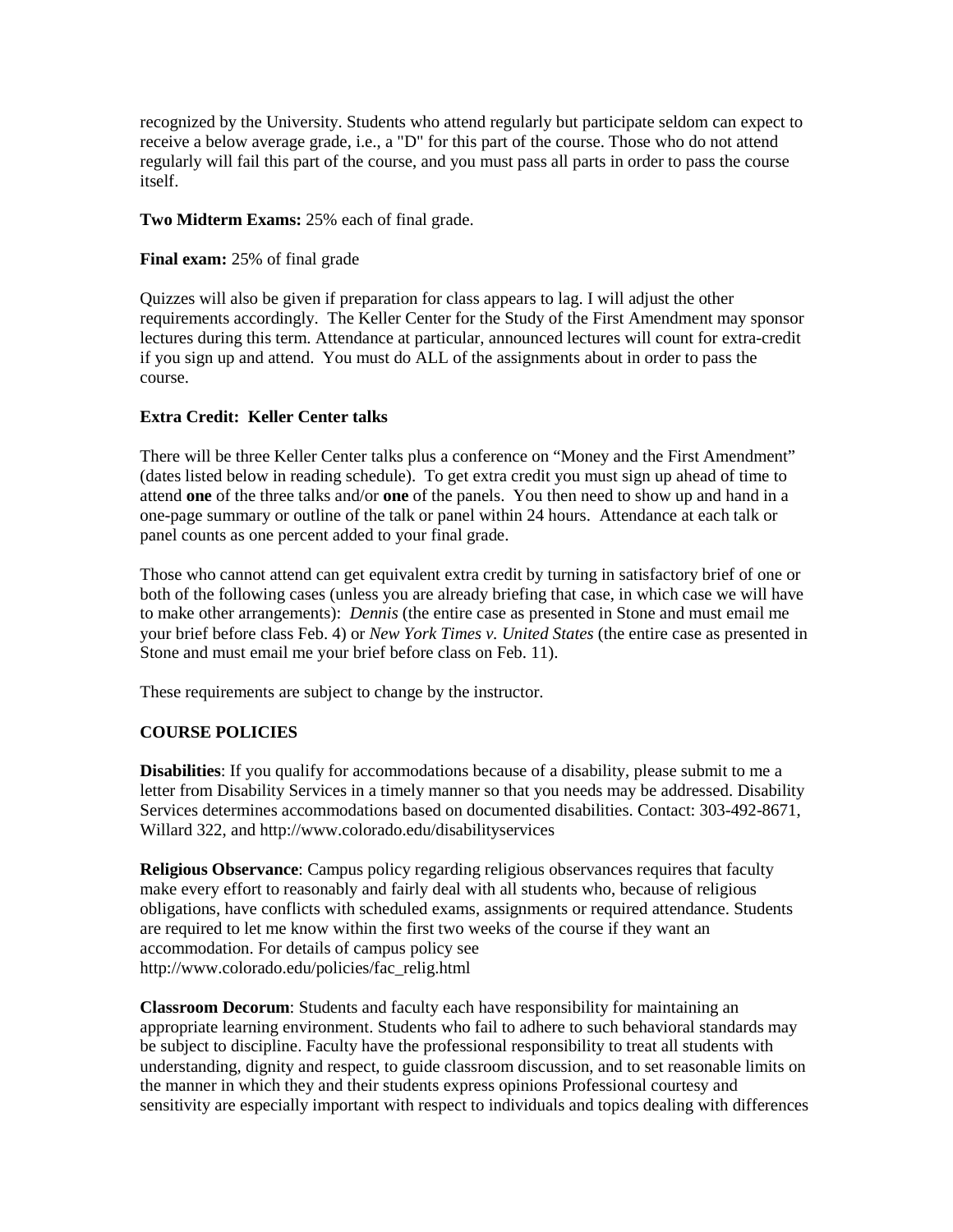of race, culture, religion, politics, sexual orientation, gender variance and nationalities. Class rosters are provided to the instructor with the student's legal name. I will gladly honor your request to address you by an alternate name or gender pronoun. Please advise me of this preference early in the semester so that I may make appropriate changes to my records. See policies at<http://www.colorado.edu/policies/classbehavior.html> and at [http://www.colorado.edu/studentaffairs/judicialaffairs/code.html#student\\_code](http://www.colorado.edu/studentaffairs/judicialaffairs/code.html#student_code)

**Honor Code**: All students are the University of Colorado, Boulder are responsible for knowing and adhering to the academic integrity policy of this institution. Violations of this policy may include: cheating, plagiarism, aid of academic dishonesty, fabrication, lying, bribery, and threatening behavior. All incidents of academic misconduct shall be reported to the Honor Code Council (honor@colorado.edu; 303-725-2273). Students who are found to be in violation of the academic integrity policy will be subject to both academic sanctions from the faculty member and non-academic sanctions (including but not limited to university probation, suspension, or expulsion). Other information on the Honor Code can be found at <http://www.colorado.edu/policies/honor.html> and<http://www.colorado.edu/academics/honorcode>

**Sexual Harassment**: The University of Colorado at Boulder policy on Discrimination and Harassment [\(http://www.colorado.edu/policies/discrimination.html,](http://www.colorado.edu/policies/discrimination.html) the CU policy on Sexual Harassment, and the CU policy on Amorous Relationships applies to all students, faculty and staff. Any student, faculty or staff member who believes s/he has been the subject of discrimination or harassment based upon race, color, national origin, sex, age, disability, religion, sexual orientation, or veteran status should contact the Office of Discrimination and Harassment (ODH) at 303-492-2127 or the Office of Judicial Affairs at 303-492-5550. Information about ODH and the campus resources available to assist individuals regarding discrimination or harassment can be obtained a[t http://www.colorado.edu/odu](http://www.colorado.edu/odu)

**Attendance and Class Registration**: If a student fails to answer roll during the first two classes of this course, he or she will be administratively dropped. If a student misses more than 50% of classes, he or she will fail the course.

# **REQUIRED TEXTS**

*1.The First Amendment, Stone, Seidman, Sunstein, Tushnet, eds. (Aspen Law and Business, 4*<sup>th</sup> edition. Note that all page numbers below are given for the FOURTH edition of this book. You *must* use **this** edition, as selections vary from edition to edition and class discussion and briefs need to be uniformly based on the same excerpts from the cases.

2. Articles listed below on reading schedule are available on Desire2Learn class website.

3. *New York Times* articles. Most of the Chinook databases (for example, FirstSearch, Lexis-Nexis) are licensed solely for the use of current students, staff, and faculty of the University of Colorado at Boulder. These databases are available to anyone from on-campus locations. If you are trying to access these from a remote location, however, you must be authenticated as a CU-Boulder employee or student.

# **SCHEDULE OF READINGS (check on-line before every class, as schedule may change).**

Each assignment has several parts. First, there are readings from "**Stone**." These readings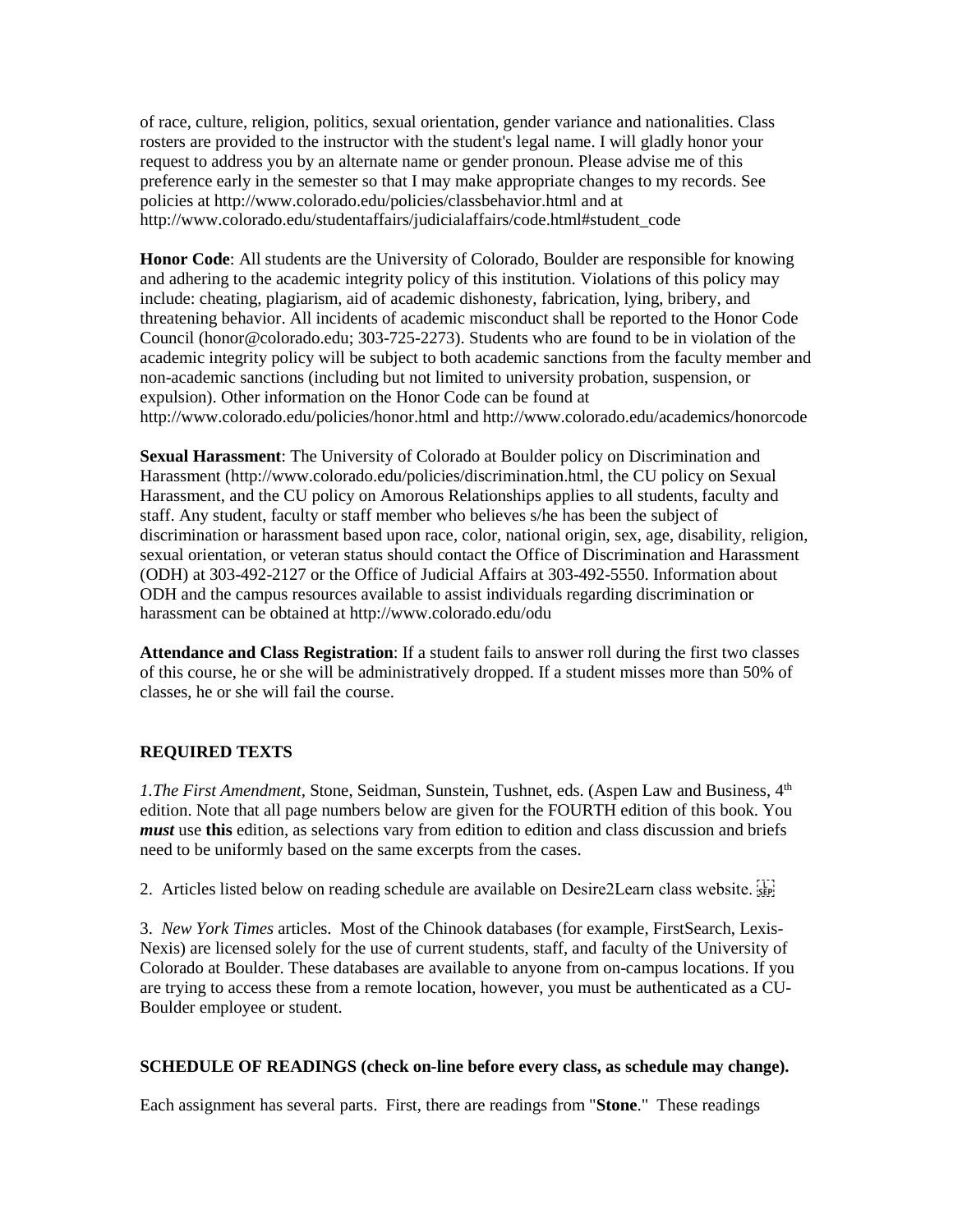present excerpts from major cases and provide commentary. These readings also include study questions, which you should read and try to answer, especially when you are briefing a case for class presentation. In addition, you should study in detail (and usually brief) the cases below identified by bullets. Assignments also include some required historical or philosophical essays on First Amendment topics. Finally, there are suggested readings for those interested in pursuing a particular topic at greater length. Readings should be done by the day listed and in the order listed.

For background on the basic operations of the Supreme Court, see Alepheus T. Mason, *American Constitutional Law: Introductory Essays and Selected Cases*, Chapter 2, pp. 24-40 (Prentice Hall, 2002). Go to "Mason2" on D2L.

**August**

#### **29 Introduction to course**

### **31 Truth and the Marketplace of Ideas**

John Stuart Mill, excerpt from *On Liberty*, Chapter 2 ("MILL\_LIBERY\_CH 2")

Bernard Williams, "The Marketplace of Ideas," ("Williams")

Suggested: Frederick Schauer, excerpt from *Free Speech: A Philosophical Inquiry*, Chapter 2 ("SchaerFreeSpeechPhilInquiry"")

Suggested: H.J.McCloskey, "Liberty of Expression: Its Grounds and Limits," ("McClosky\_Liberty")

#### **September**

### **5 Democratic Government and Personal Expression**

Alexander Meiklejohn, excerpt, "Political Freedom" ("Meiklejohn")

Martin H. Redish, excerpt, "The Value of Free Speech" (this article is sandwiched between two other, suggested readings by Baker and Richards which present variations of the self-realization rationale for freedom of expression. To find the reading by Redish, go to "BAKER  $~1$ ") on D2L and scroll through Baker's article to Redish. Richards' article follows.

Suggested: Thomas Scanlon, "A Theory of Freedom of Expression" ("Scanlon\_freedomofexpression")

Suggested: C. Edwin Baker, excerpt, "Scope of the First Amendment Freedom of Speech" ("BAKER~1.PDF")

Suggested: David A.J. Richards, excerpt, "Free Speech and Obscenity Law: Toward a Moral Theory of the First Amendment" ("RichardsFreeSpeechObscenity")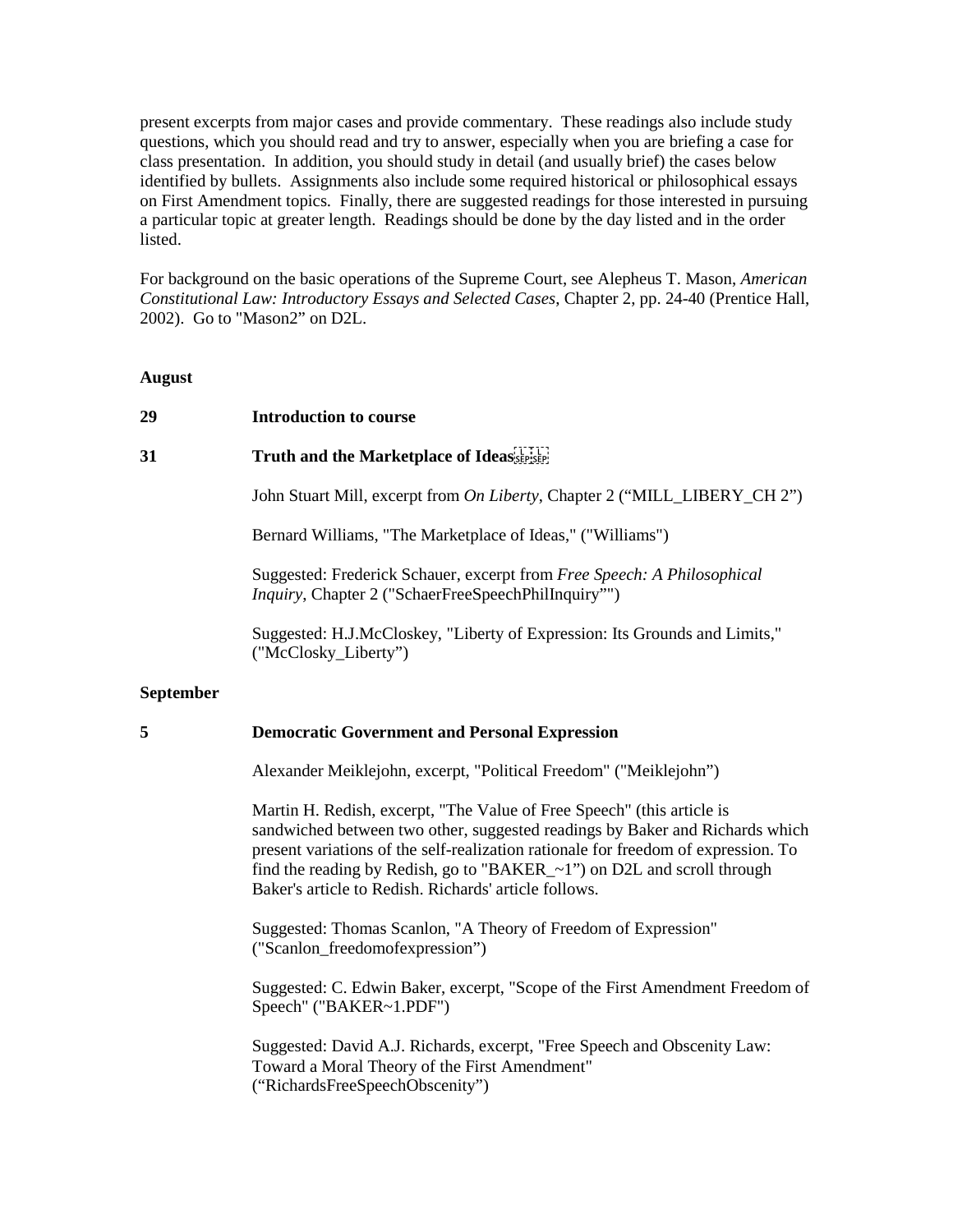# **7 Representative Democracy and Judicial Neutrality**

Required: information about Robert Bork, his Supreme Court hearings, and how Bork was "borked" [\(http://eightiesclub.tripod.com/id320.htm\)](http://eightiesclub.tripod.com/id320.htm)

Robert H. Bork, "Neutral Principles and Some First Amendment Problems" or ("Bork.Neutral"). The entire article is available on the web, but the required reading starts on page 20, subheading "Some First Amendment Problems," and goes to the bottom of p. 31. There are also alternative page numbers at the bottom of each page, and following those numbers, you read from bottom 204 to middle of 215. Ignore any "start" and "stop" suggestions in the margin.

Google recent obituary of Robert Bork in *The New York Times*

# **A. Content-Based Restrictions: Dangerous Ideas and Information**

# **12 Subversive Speech: The World War I Cases: "Clear and Present Danger"**

Watch excerpts from film: "The American Experience: Emma Goldman"

Stone, 19-32

- *Schaffer*
- *Masses*
- *Schenk*

Suggested: Historical background on WWI, The "Red Scare" and the deportation of resident aliens: David Cole, *Enemy Aliens*, Chapter 8 ("Cole8") and Chapter 9 ("Cole9")

# **14 Subversive Speech: The World War I Cases: "Clear and Present Danger"**

Stone, 24 -37

- *Schenk*
- *Abrams*

# **18 Subversive Speech: The "Red Scare Cases"**

Stone, 38 - 51

- *Gitlow*
- *Whitney*

# **21 McCarthyism**

"Tail Gunner Joe," 374 - 393, *Perilous Times* READING TO COME

• *Dennis* in Stone, 51-60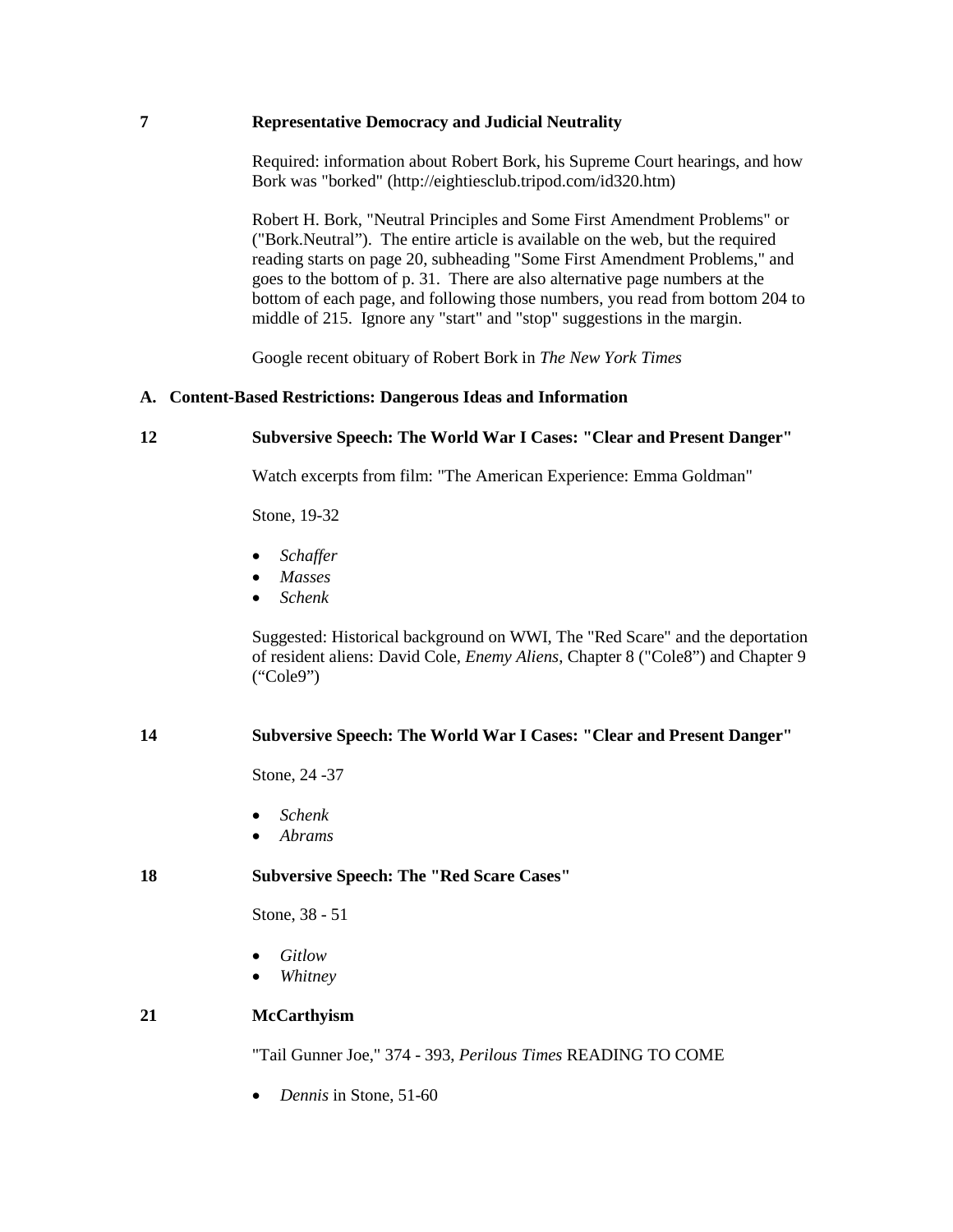# **Loyalty Oaths**

• *Adler* and *Elbrandt* in Stone, 569- 72

### **Investigative Committees**

- *NAACP v Alabama*, in Stone 519-520
- *Barenblatt v US*
- *Gibson*<sup>[1717</sup>] ast two cases in Stone, 587-591

Suggested: Cole, Chapter 10, "The Second Red Scare: Targeting Radical Citizens" ("Cole10")

### **26 The Pentagon Papers**

Movie, "The Most Dangerous Man in America"

### **28 The Press, Secrecy and National Security**

Stone, 108 - 124

- *New York Times v. United States*
- *United States v. Washington Post* (also listen to oral arguments)

### **The Progressive Controversy**

Stone, *Perilous Times*, 500-521 (Note: this is a DIFFERENT book by Stone). ("The Pentagon Papers")

[The New York Times, "When Do We](http://proquest.umi.com/pqdweb?index=8&did=1070108241&SrchMode=1&sid=2&Fmt=3&VInst=PROD&VType=PQD&RQT=309&VName=PQD&TS=1152393804&clientId=56281) Publish a Secret?", July 1, 2006; [The New York Times, "On Telling Secrets: The Editors and the Readers," July 4,](http://proquest.umi.com/pqdweb?index=0&did=1071106201&SrchMode=1&sid=1&Fmt=3&VInst=PROD&VType=PQD&RQT=309&VName=PQD&TS=1152394129&clientId=56281)  [2006;](http://proquest.umi.com/pqdweb?index=0&did=1071106201&SrchMode=1&sid=1&Fmt=3&VInst=PROD&VType=PQD&RQT=309&VName=PQD&TS=1152394129&clientId=56281) find both articles on-line

# **October**

# **3 Brandenburg and Review**

Stone, 60 - 75

• *Brandenburg*

Stone, *Perilous Times* 521-6 ("Perilous")

Stone, et. al, "The History and Philosophy of Free Expression," 3-18

Ronald Collins and David M. Skover, "What is War? Reflections on Free Speech in Wartime" ("SchenkSurvives")

Reread Bork, "Neutral Principles" (go to link from second week of class), middle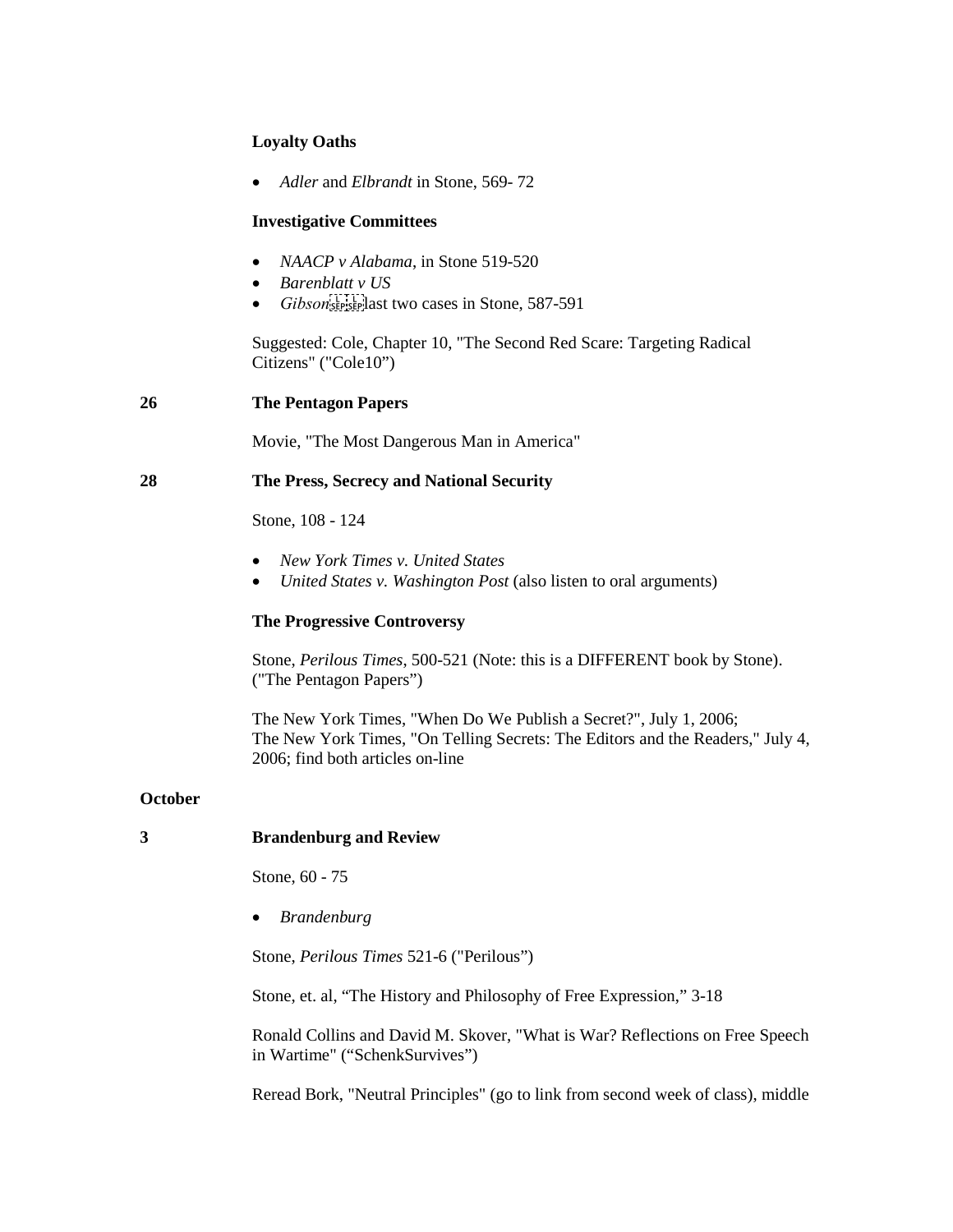of p. 31 to the end, or follow alternative page numbers at bottom, 215 -19.

Stone, *Perilous Times*, 528-58 ("TheSecretofLiberty")

"Isis and the First Amendment" on D2L

Suggested: Hans A. Linde, "Clear and Present Danger Reexamined: Dissonance in the Brandenburg Concerto" ("LINDE~1")

# **5 First Mid-Term Exam. You are required to bring your casebook to the exam.**

### **B. Content-Based Restrictions: "Low" Value Speech**

### **10 "Fighting Words"**

Stone, 81 - 104

- *Terminiello*
- *Cantwell*
- *Feiner*
- *Chaplinksy*
- *Snyder*

"Skokie"

Suggested: Feinberg, "The Nazis in Skokie" 86-93 ("FeinbergNazisinSkokie")

#### **12 Hate Speech**

### **(Instructor may be at professional conference, in which case no class on this**  day and we will discuss Hate Speech on the 17<sup>th</sup>).

Stone, 300-320.

• *R.A.V.* (listen to oral arguments)

Suggested: ["An Intense Attack by Justice Thomas on Cross-Burning,](http://proquest.umi.com/pqdweb?did=262825501&sid=1&Fmt=3&clientId=56281&RQT=309&VName=PQD)" The New York Times, Thurs. Dec. 12, 2002 p. A1 and A27 – find on -line

### **17 False Statements of Fact**

Stone, 136 -146

- *New York Times v Sullivan* (Wechsler, Campbell)
- *Hustler v. Falwell Suggested*
- *Curtis*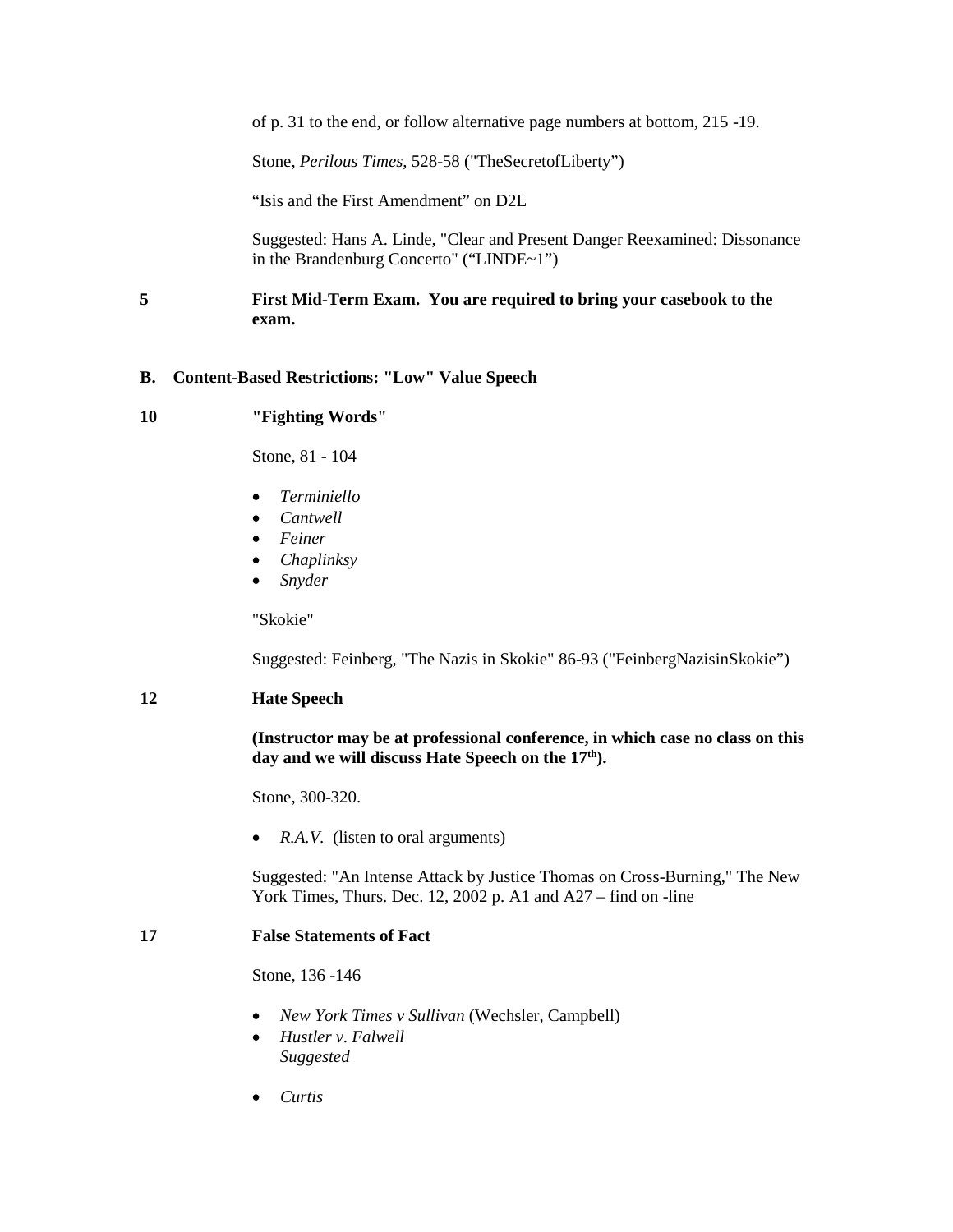- *Gertz*
- *Dunn and Bradstreet*

Stone, *Perilous Times*, 25-6, bottom 33-48, 71-3

Harry Kalven Jr., "The New York Times Cases: A Note on `The Central Meaning' of the First Amendment" ("KALVEN~1")

Suggested: Stone, 155 – 67.

Cass Sunstein, excerpt, "Free Speech Now" ("SunsteinFreeSpeechNow")

Pierre Leval, "The No-Money, No-Fault Libel Suit: Keeping Sullivan in Its Proper Place" ("LEVAL\_~1")

Stanley Ingber, "Rethinking Intangible Injuries: A Focus on Remedy" ("INGBER~1")

Diane L. Zimmerman, "Requiem for a Heavyweight: A Farewell to Warren and Brandeis's Privacy Test" ("ZIMMER~1")

# **19 The Lewd, the Profane, and the Indecent**

Stone, 260 - 74

- *Cohen*
- *Ernoznick*
- *Pacifica* (listen to "Seven Dirty Words")

*"*The Decency Police," *Time* (March 26, 2006) ("The Decency Police")

Suggested: Joel Feinberg, "Obscenity on the Public Media: *F.C.C. v. Pacifica*, 281-7 ("OBSCEN~1"). To find, scroll through to second half of article.

#### **24 Movie, "American Porn"**

### **26 Obscenity**

Stone, 215 - 240

- *Miller* (
- *Paris*

Suggested:

Stone, 259-60, "Violence as Obscenity"

Feinberg: "Obscenity as Pornography," 127-164 ("OBSCEN~1") The first half of this reading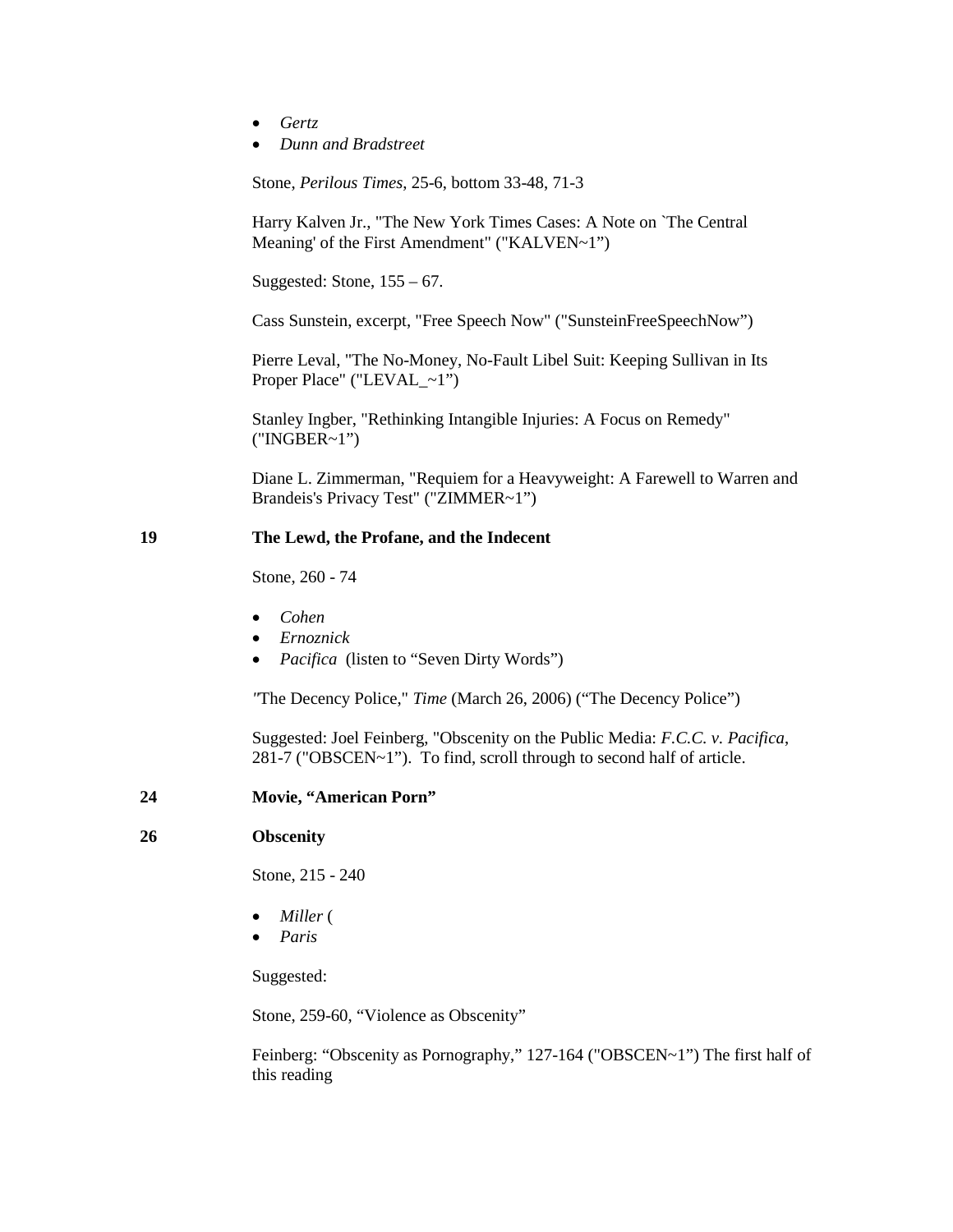Feinberg, "Pornography and the Constitution" 165-187 ("JFPornConstitution")

MacKinnon, Chapter 3 from *Only Words* ("MacKinnonEqualityandSpeech")

Ronald Dworkin, "*MacKinnon's Words*" ("DworkinMacKinnonsWords")

# **C. Content-Neutral Restrictions**

# **31 General Principles and Symbolic Conduct**: **Draft Card Burning and Flag Burning**

Stone, 422 - 441

• *United States v O'Brien* (listen to oral arguments)

Suggested: Kent Greenawalt, *Fighting Words*, Chapt. 3, "Flag Burning" ("KGFlag")

### **November**

| 7                                                        | <b>General Principles and Symbolic Conduct: "Adult" Entertainment</b>                                                    |
|----------------------------------------------------------|--------------------------------------------------------------------------------------------------------------------------|
|                                                          | Stone, $283 - 290$ ; $441 - 451$                                                                                         |
|                                                          | Young<br>Alameda<br><i>Barnes v Glenn Theater</i> (listen to oral argument)<br>$\bullet$<br>Erie v PAP's AM<br>$\bullet$ |
| 9                                                        | <b>Review</b>                                                                                                            |
| 14                                                       | <b>Second Mid-term Exam</b>                                                                                              |
| 16                                                       | Visit to Special Collections, Norlin Library, for exhibition and talk on<br>banned books and art                         |
| $21 - 23$                                                | <b>Fall Break</b>                                                                                                        |
| E. The Religion Clauses: Establishment and Free Exercise |                                                                                                                          |
| 28                                                       | <b>Historical Overview and the Anti-Coercion Principle</b>                                                               |
|                                                          | Stone, 649 - 684                                                                                                         |
| 30                                                       | Lee<br>The Non-Endorsement Principle and De Facto Establishments<br>Stone, 684 - 701                                     |
|                                                          | Lynch                                                                                                                    |